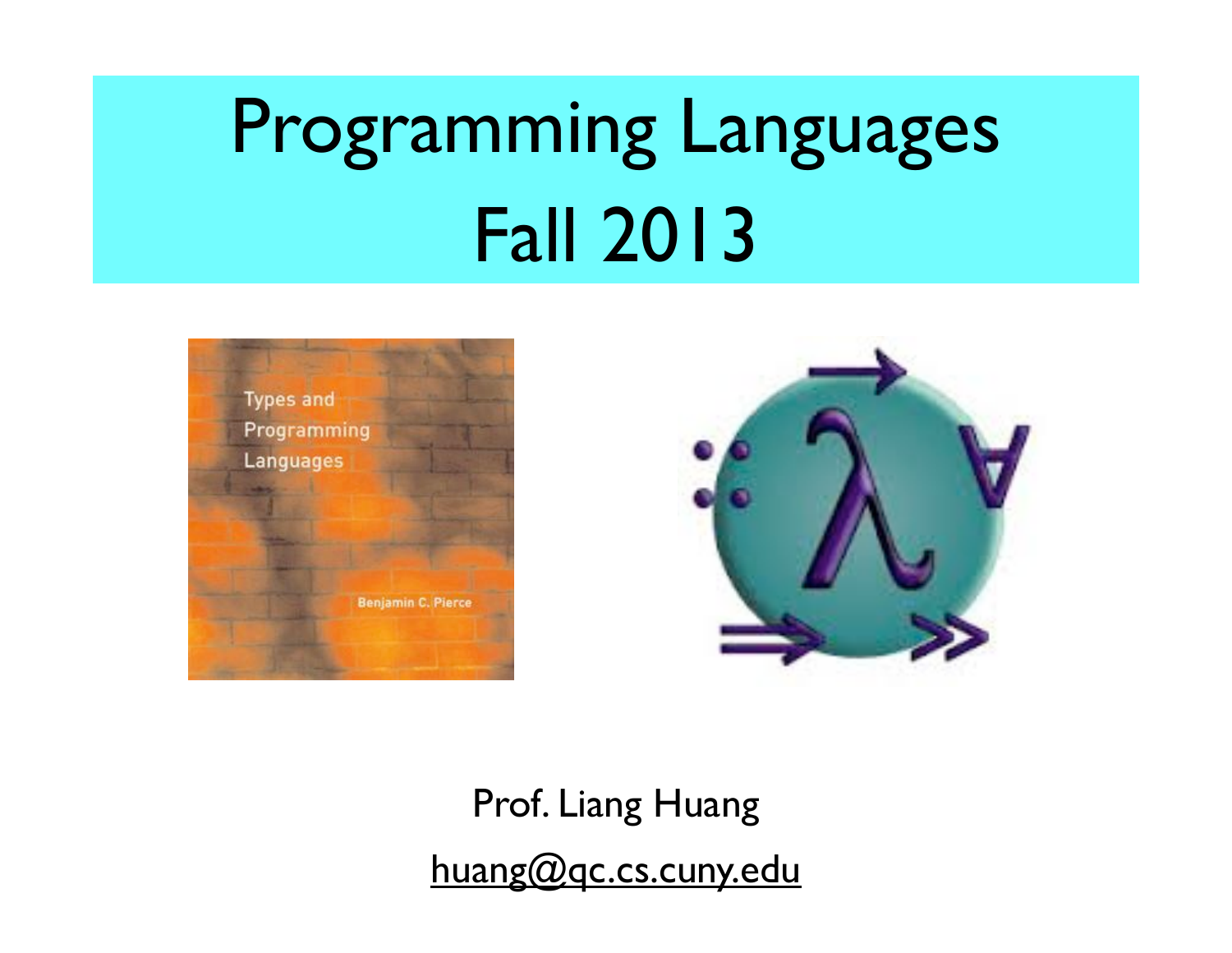Computer science is not really about computers -- and it's not about computers in the same sense that physics is not really about particle accelerators, and biology is not about microscopes and Petri dishes... and geometry isn't really about using surveying instruments... when some field is just getting started and you don't really understand it very well, it's very easy to confuse the essence of what you're doing with the tools that you use.

— Harry Abelson (1986), Intro to Computer Science Course, MIT

Computer Science is no more about computers than astronomy is about telescopes.

— (Mis)attributed to **Edsger Dijkstra**, 1970.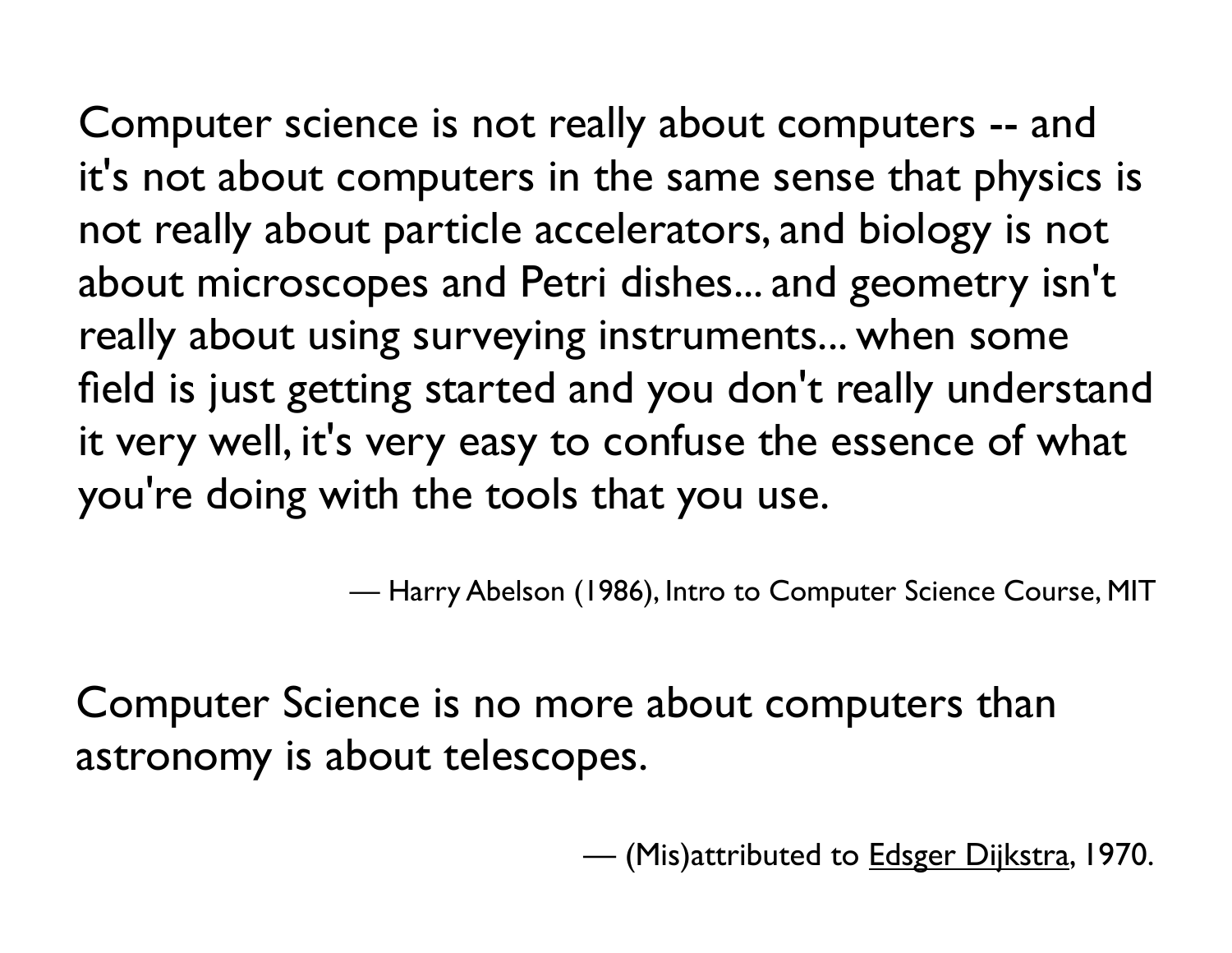## Computer Science

- CS is not a science -- it does not require experimental tests
- CS is not engineering -- it does not have physical constraints and it cares more about abstraction than reality

• CS is

- a "magical" branch of pure and abstract mathematics
- an "abstract" version of engineering w/o physical constraints
- CS focuses on abstraction and mathematical rigor
	- abstraction is even more important than rigor
		- definitions are important than (mostly boring) proofs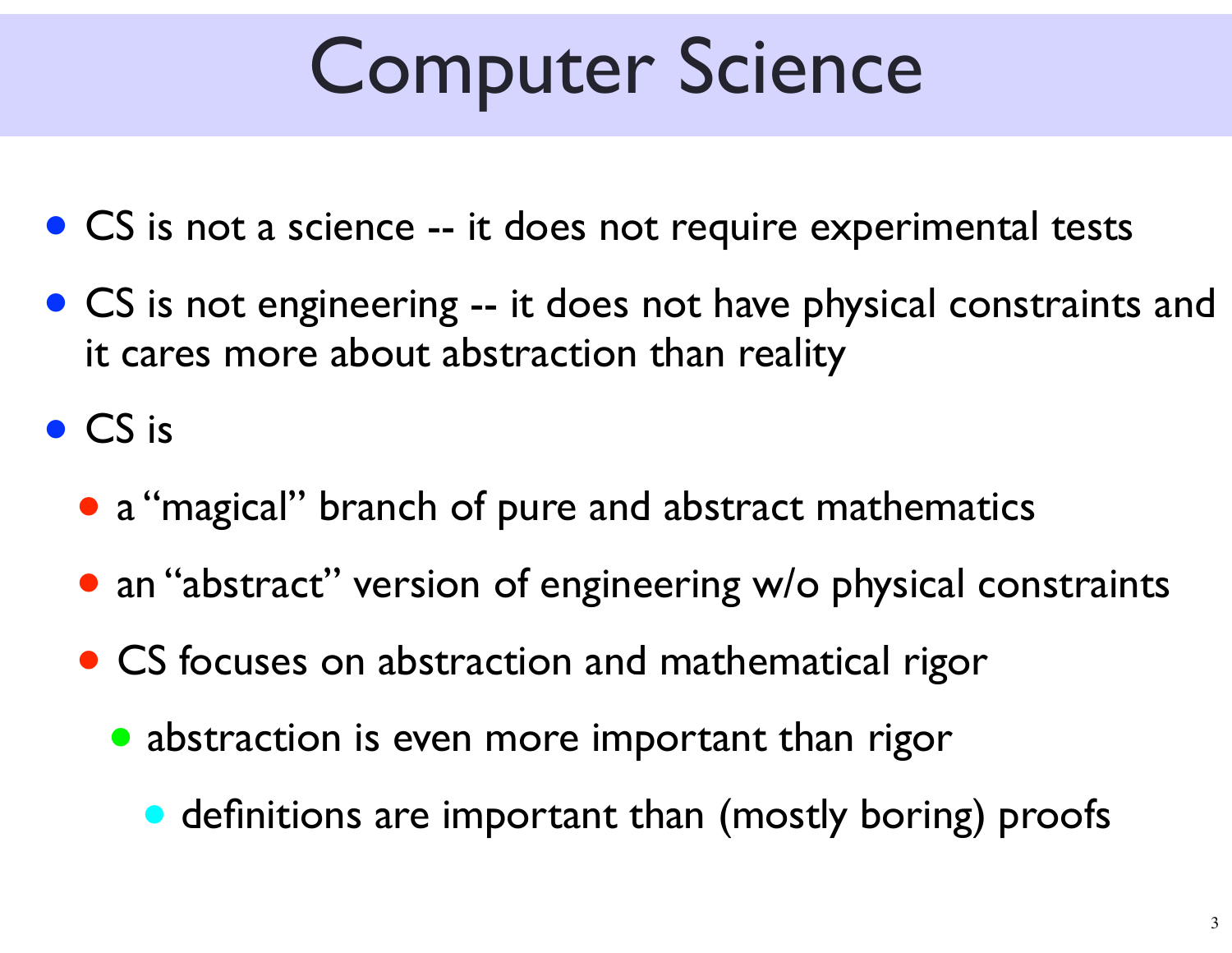## What is PL all about?

- a formal perspective on programs and programming
	- view programs and whole languages as mathematical objects
	- make and prove rigorous claims about them
		- important in some domains (safety-critical systems, hardware design, security protocols, inner loops of key algorithms, ...)
	- detailed study of a range of language features
- **our approaches: abstraction and rigorous proofs** 
	- geometry: abstract and precise description of space/shape
	- CS: abstract and precise description of "processes"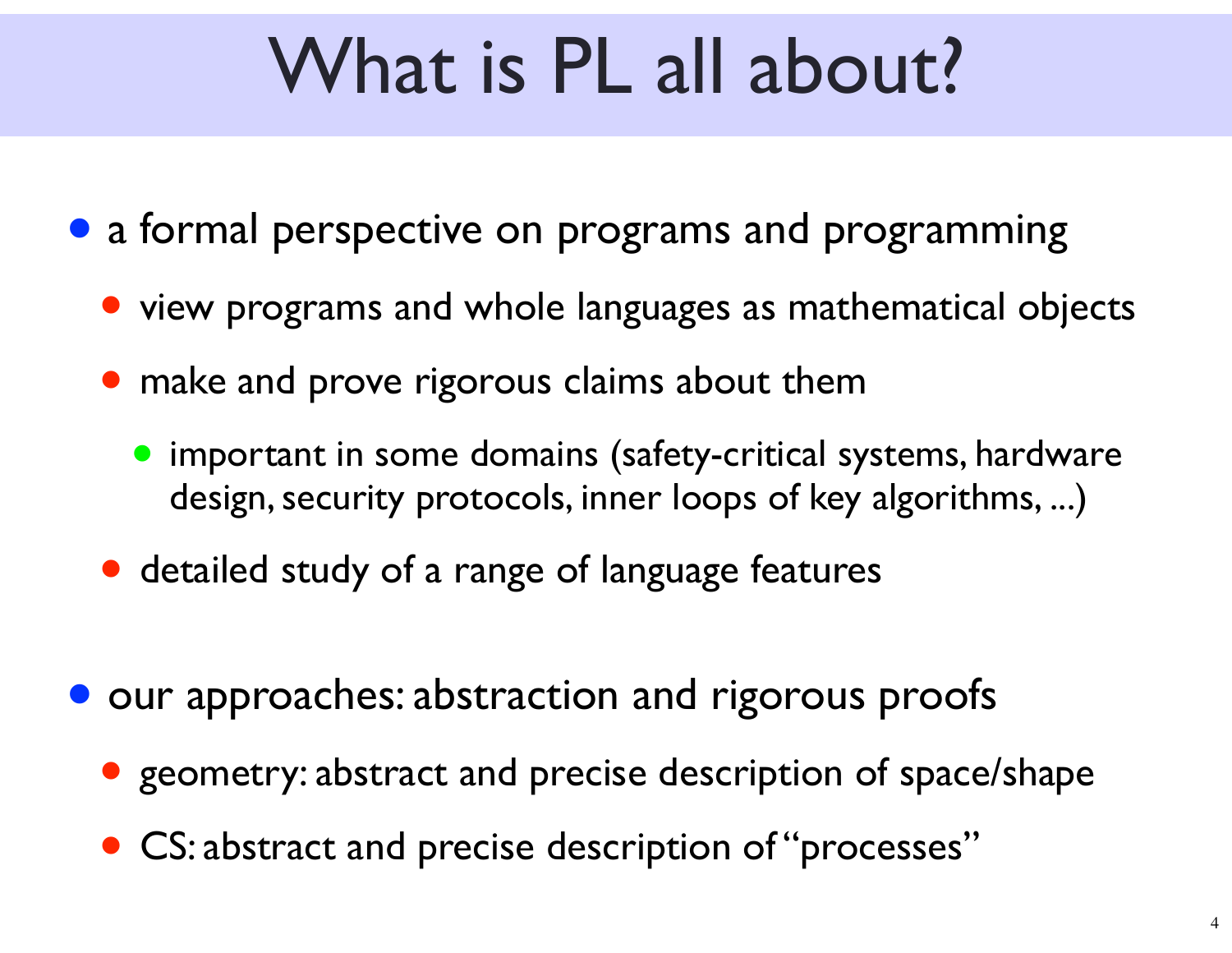#### What this course is *not*...

- an introduction to programming
	- you should be fluent in at least two mainstream languages
- a comparative survey of different programming languages
	- this course is the "linguistics" of programming languages
	- "comparative literature" rather than English/Russian/Chinese...
- a course on functional programming (FP)
	- though we'll teach Haskell and FP is everywhere in this course
- a course on compilers
	- you should know lexical analysis, parsing, and abstract syntax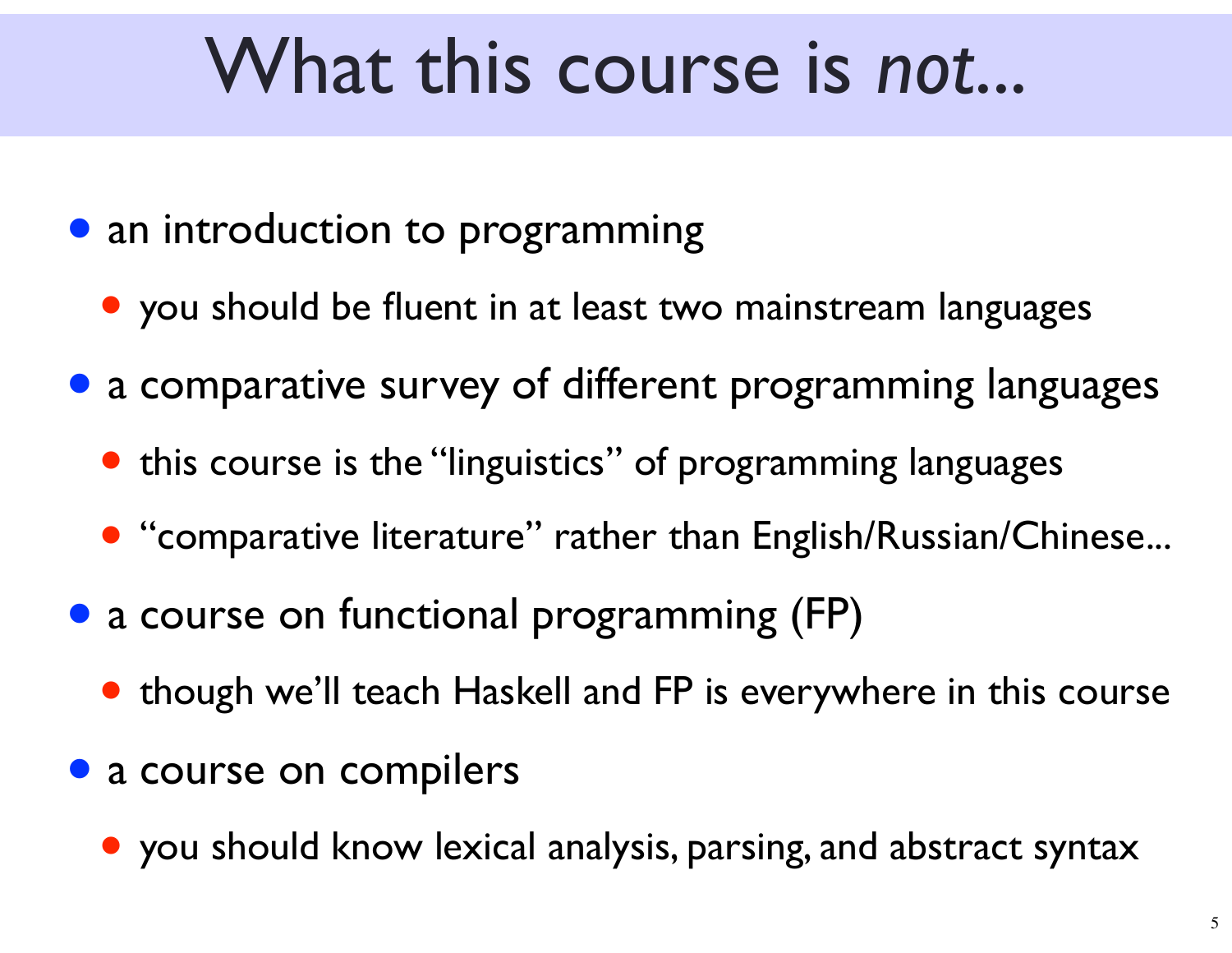# Syllabus

- Part 0: Background
	- Functional Programming with Haskell
	- Inductive Proofs
- Part I: Basics
	- Operational Semantics
	- <sup>λ</sup>-calculus
- Part II: Type Systems
	- Simply Typed  $\lambda$ -calculus
	- Type Safety
	- **Subtyping**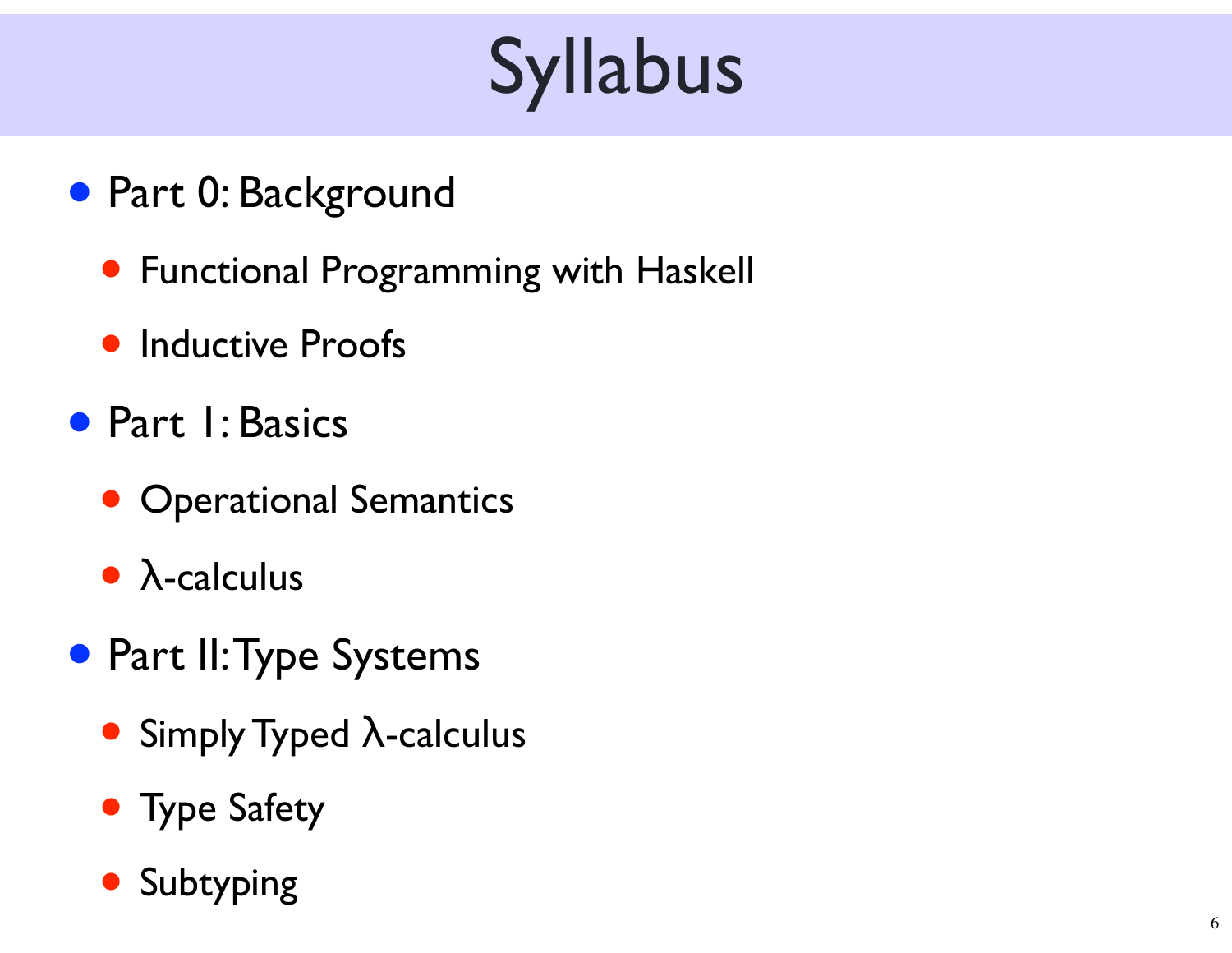# Functional Programming and Haskell Tutorial

(with a comparison to Python, the best non-functional language)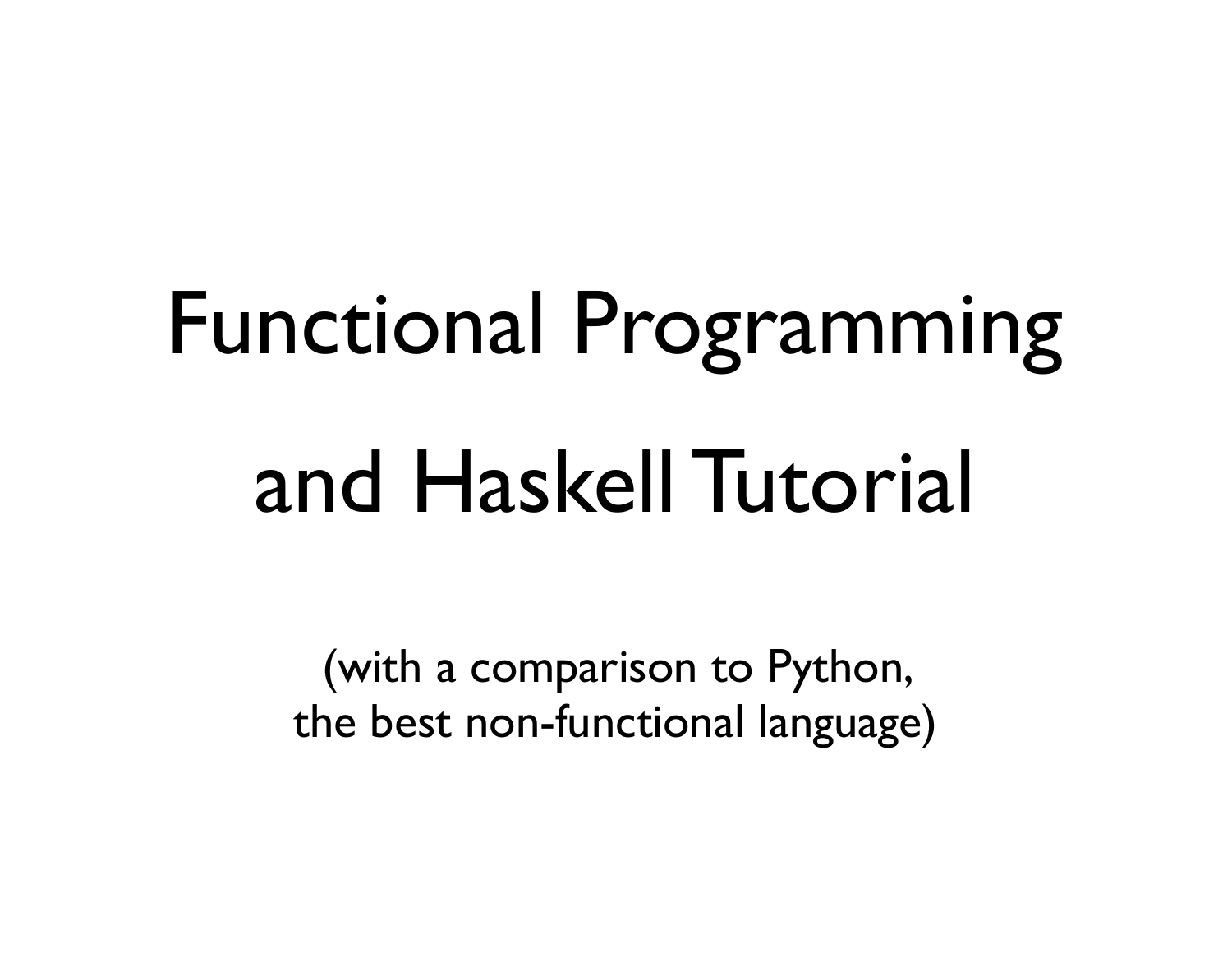## Functional Programming

- functional languages (Lisp/Scheme, Haskell, SML/Ocaml, Scala, ...)
	- persistent data structures (immutable once built)
	- recursion as the primary control structure
	- heavy use of higher-order functions (functions that take functions as arguments and return functions as results)
- imperative languages (C/C++, Java, Python, ...)
	- mutable data structures
	- looping rather than recursion
	- first-order rather than higher-order programming
	- Python incorporated many functional programming features!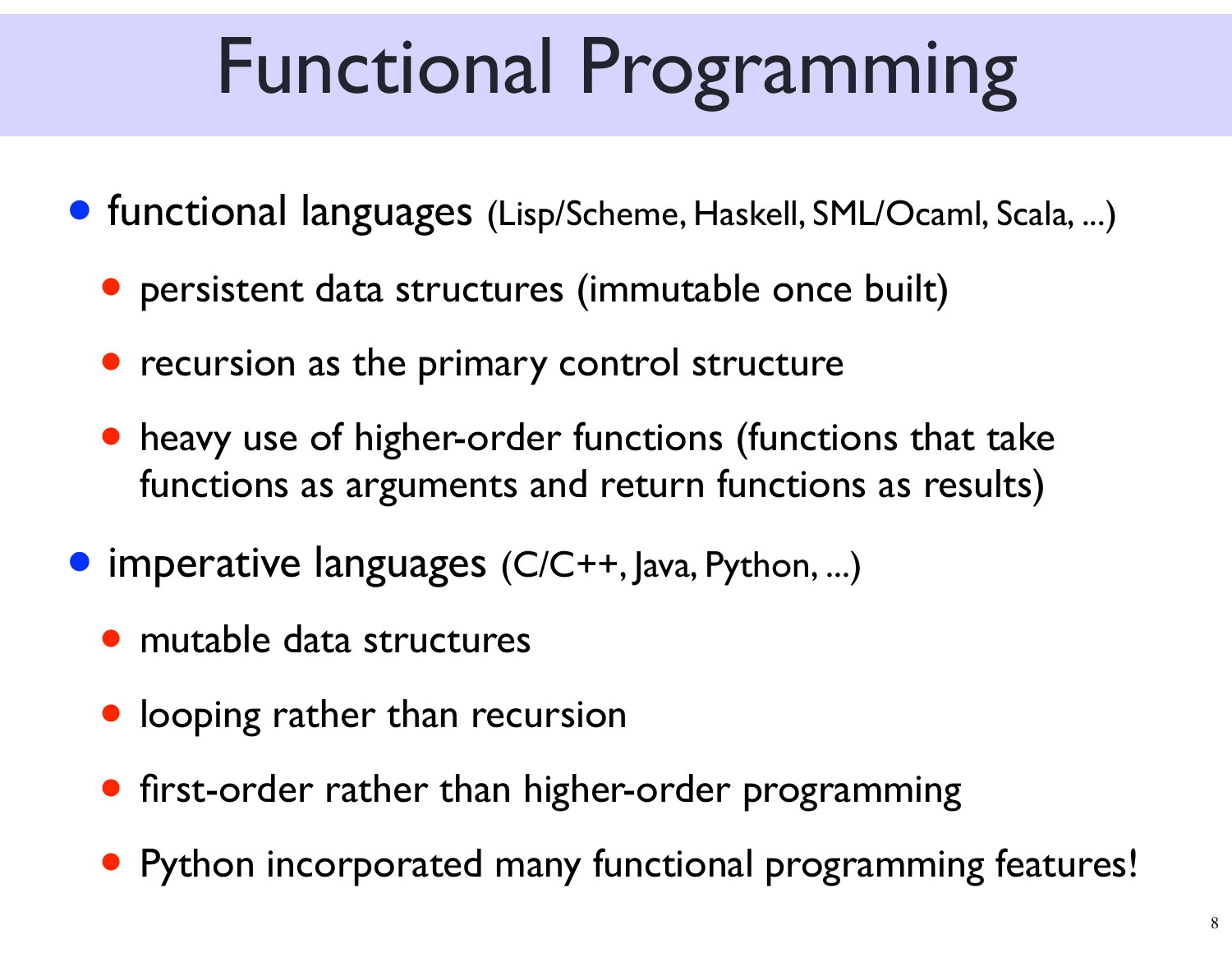## First Impression: Quicksort

```
public void sort(int low, int high)
{
   if (low >= high) return;
   int p = partition(low, high);
   sort(low, p);
   sort(p + 1, high);}
                                         int partition(int low, int high)
                                         {
                                             int pivot = a[low];
                                             int i = low - 1;
                                             int j = high + 1;
                                            while (i < j){
                                                i++; while (a[i] < pivot) i++;
                                                i--: while (a[i] > pivot) j--;if (i < j) swap(i, j);
                                             }
                                            return j;
                                         }
void swap(int i, int j)
{
   int temp = a[i];
   a[i] = a[j];a[j] = temp;a[j] = \text{temp};def sort(a):
   if a == 1:
       ! ! return []
   else:
       p = a[0]left = [x for x in a if x < p]right = [x for x in a[1:] if x >= p]! ! return sort(left) + [p] + sort(right)
                                 qsort | = |qsort (p:xs) = qsort left ++ [p] ++ qsort right
                                      where
                                         left = \frac{x}{x-xs}, x < p]
                                         left = \begin{bmatrix} |x| & x & x & p \\ right & 1 & x & x \end{bmatrix}left = filter (< p) xsright = filter (> = p) xs
```
hon

do **not** use C/C++ or Java anymore!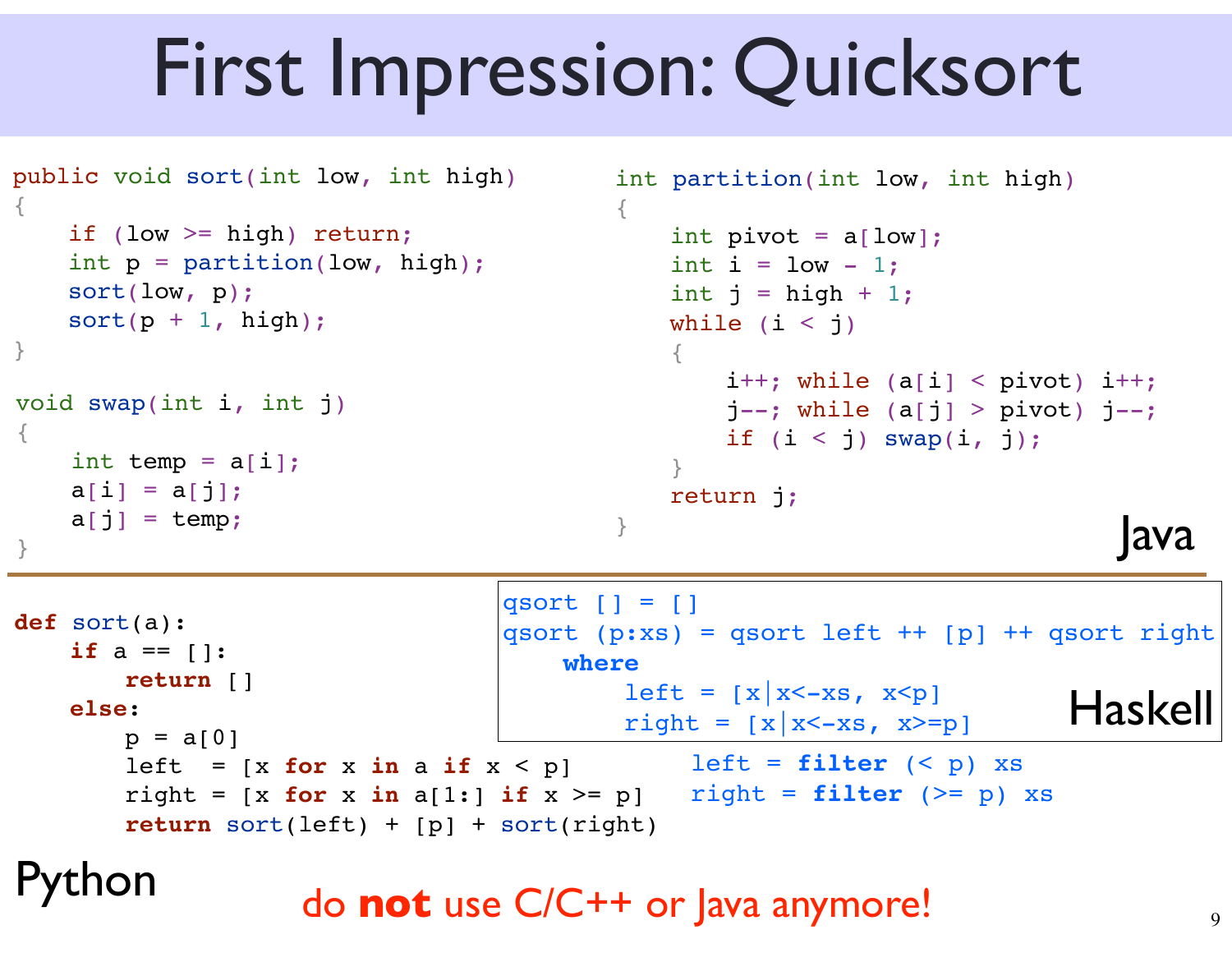## The GHC Interpreter

```
[<lhuang@Mac OS X:~>] ghci
GHCi, version 7.6.3: 
Prelude> 3 + 5
8
Prelude> 3 / 5
0.6
Prelude> 3 /= 5
True
Prelude> [1, 2] ++ [3]
[1,2,3]
Prelude> let a = [1,2] ++ [3]
Prelude> a
[1, 2, 3]Prelude> length a
3
Prelude> reverse a
[3,2,1]
Prelude> min 3 5
3
Prelude> [3, "a"]
     No instance for (Num Char) ...
                             not :=not +
                            float div
                            function
                          application
```

```
[<lhuang@Mac OS X:~>] python
Python 2.7.3
>> 3 + 5
8
>>> 3 / 5
\Omega>> 3 != 5
True
>> [1, 2] + [3][1, 2, 3]>> a = [1, 2] + [3]>> a
[1, 2, 3]\gg len(a)
3
>>> list(reversed(a))
[3, 2, 1]
>> \min(3, 5)3
\gg [3, "a"]
[3, 'a']
```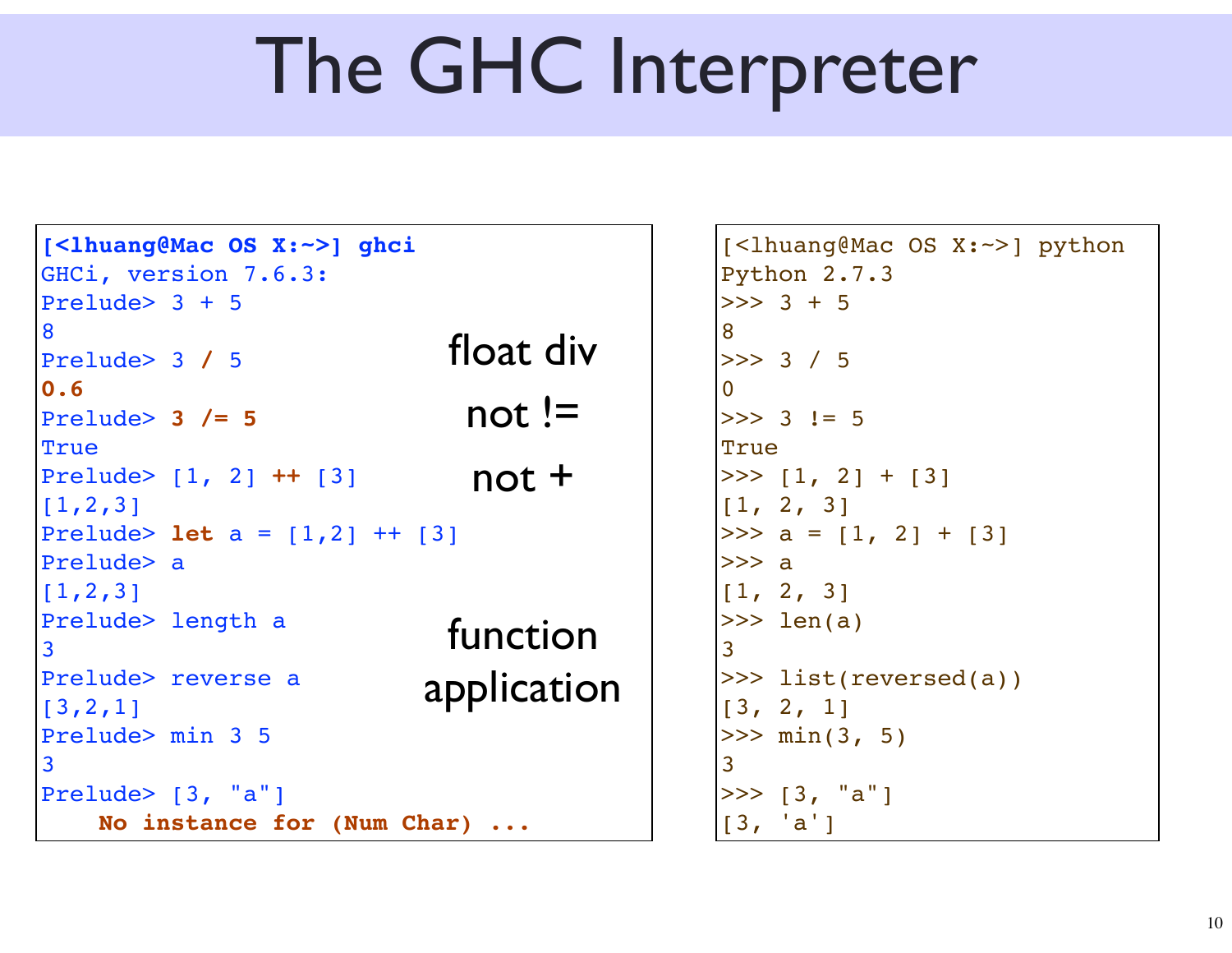## Lists (and Strings)

- Haskell lists are homogenous (Python: heterogenous)
- Haskell strings are list of chars (Python: string is not list, and no distinction b/w str and char)

```
Prelude> "hello" ++ " " ++ "world"
"hello world"
Prelude> ["h", "e"]
["h","e"]
Prelude> ['h', 'e']
"he"
Prelude> "3" + [3]
   Error
```

| $  >> "hello" + " " + "world"$                   |  |
|--------------------------------------------------|--|
| "hello world"                                    |  |
| >>> ["h", "e"]                                   |  |
|                                                  |  |
| >>> ['h', 'e']                                   |  |
| ["h", "e"]                                       |  |
| $  >>$ "3" + [3]                                 |  |
| $\begin{bmatrix} 1' & 3' \\ 6 & 3 \end{bmatrix}$ |  |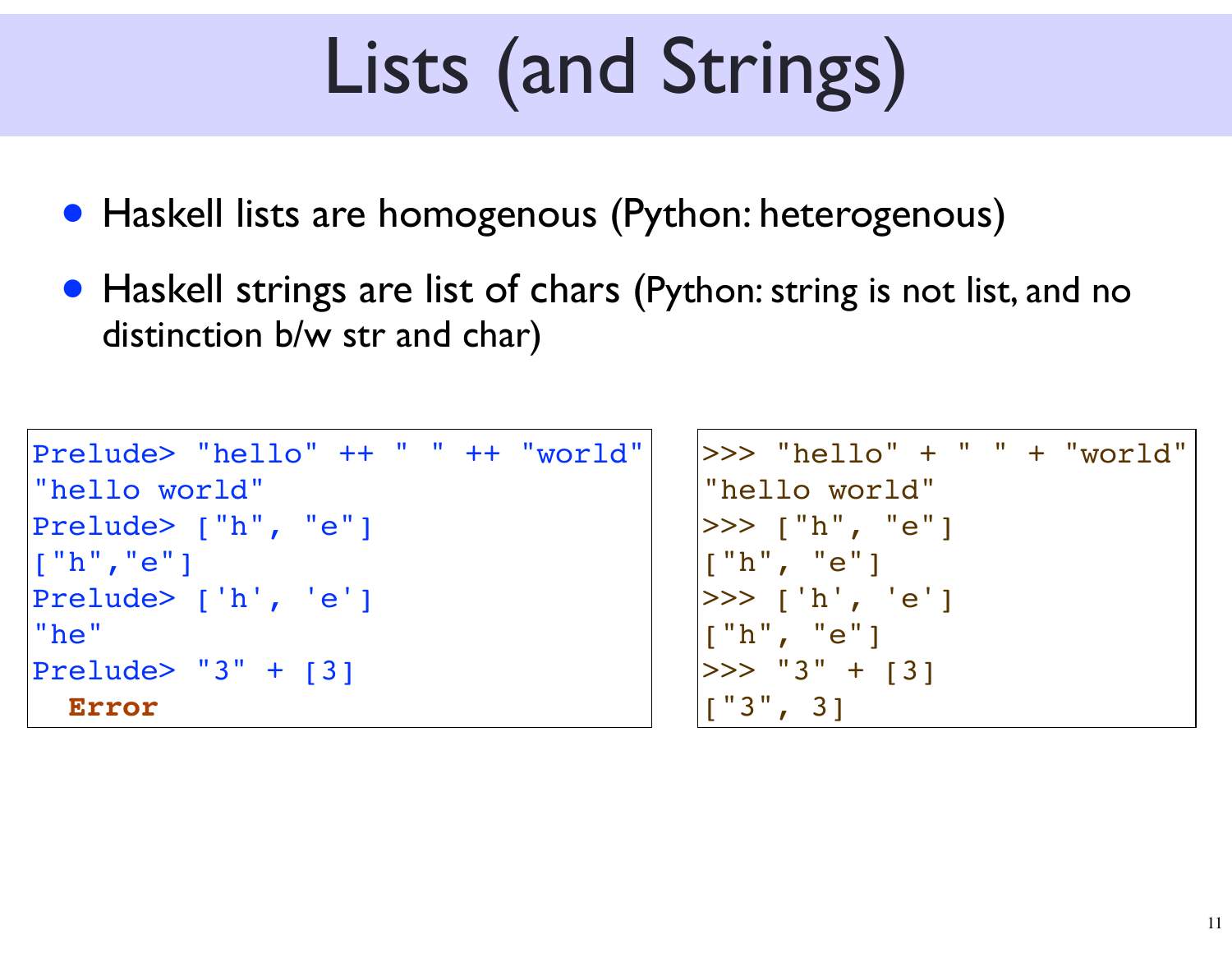#### Lists are LinkedLists

• Haskell lists are linked lists (Python: array of pointers)

- cons operator :, head and tail
- but Haskell also support random-access features

```
Prelude> 'A':" SMALL CAT"
"A SMALL CAT"
Prelude> "A":" SMALL CAT"
   Error
Prelude> "A":[" SMALL CAT"]
["A"," SMALL CAT"]
Prelude> head [1,2,3]
1
Prelude> tail [1,2,3]
[2,3]
Prelude> null [1]
False
Prelude> [1,2,3] !! 1
2
```
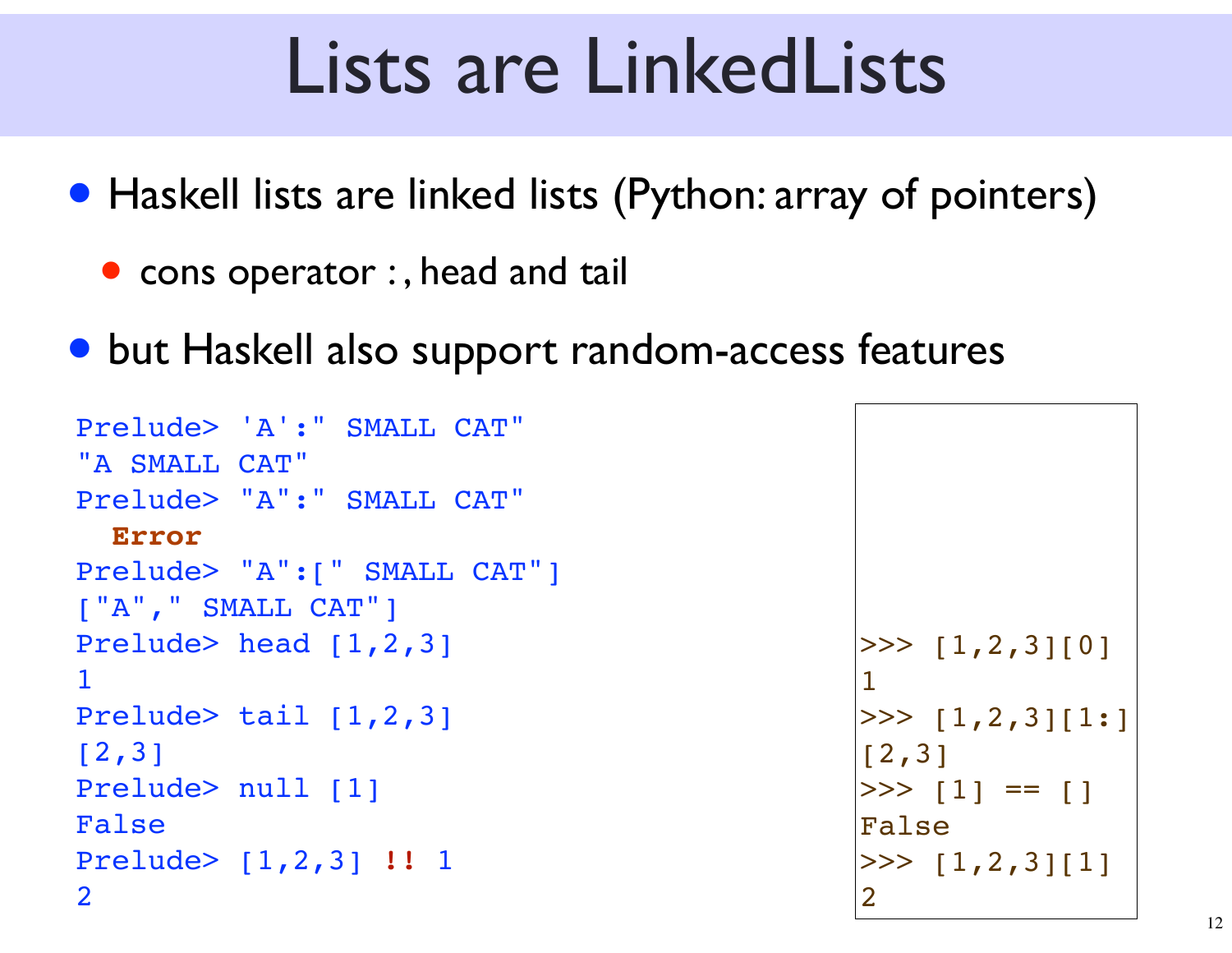#### Function Definition and Application

```
Prelude> let f(x) = x+1Prelude> f 5
6
Prelude> map f [1..10]
[2,3,4,5,6,7,8,9,10,11]
Prelude> let g x y = x+yPrelude> g 2 3
5
Prelude> (g 2) 3
5
Prelude> let g2 = g 2
Prelude> g2 3
5
Prelude> map g2 [1..10]
[3,4,5,6,7,8,9,10,11,12]
```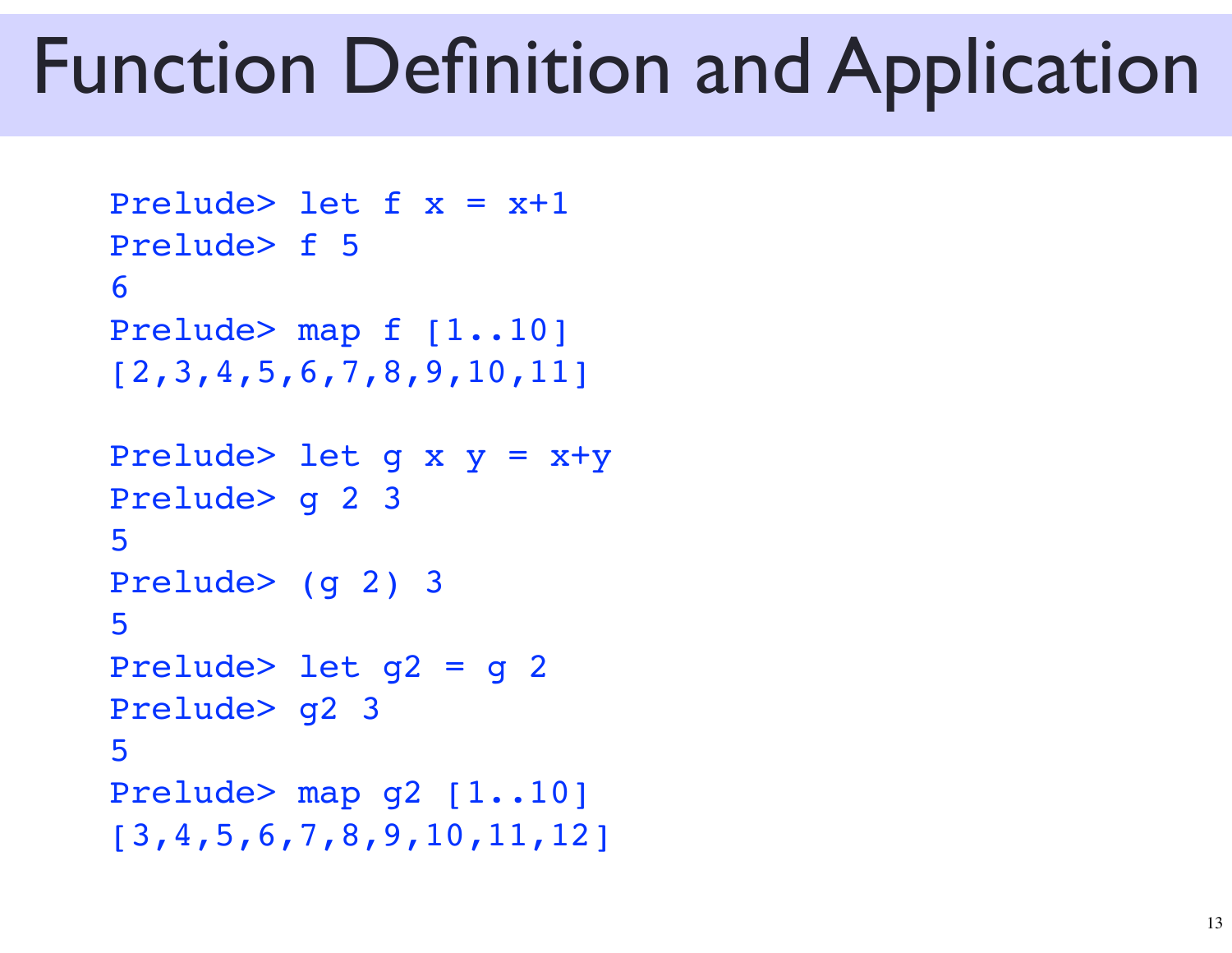#### Conditionals

```
Prelude> if 3 < 5 then [] else [3]
\lceilPrelude> let min' x y = if x < y then x else yPrelude> min' 3 5
3
Prelude> let f = min' 3
partial application
Prelude> f 5
3
Prelude> f 2
2
```

```
>>> [] if 3 < 5 else [3]
\blacksquare>>> define min1(x, y): x if x < y else y
>> min1(3, 5)
3
\gg define f(x) = lambda x: min1(3, x)
>> f(5)
3
>> f(2)
2
                       from functools import partial
                       f = partial(min1, 3)
```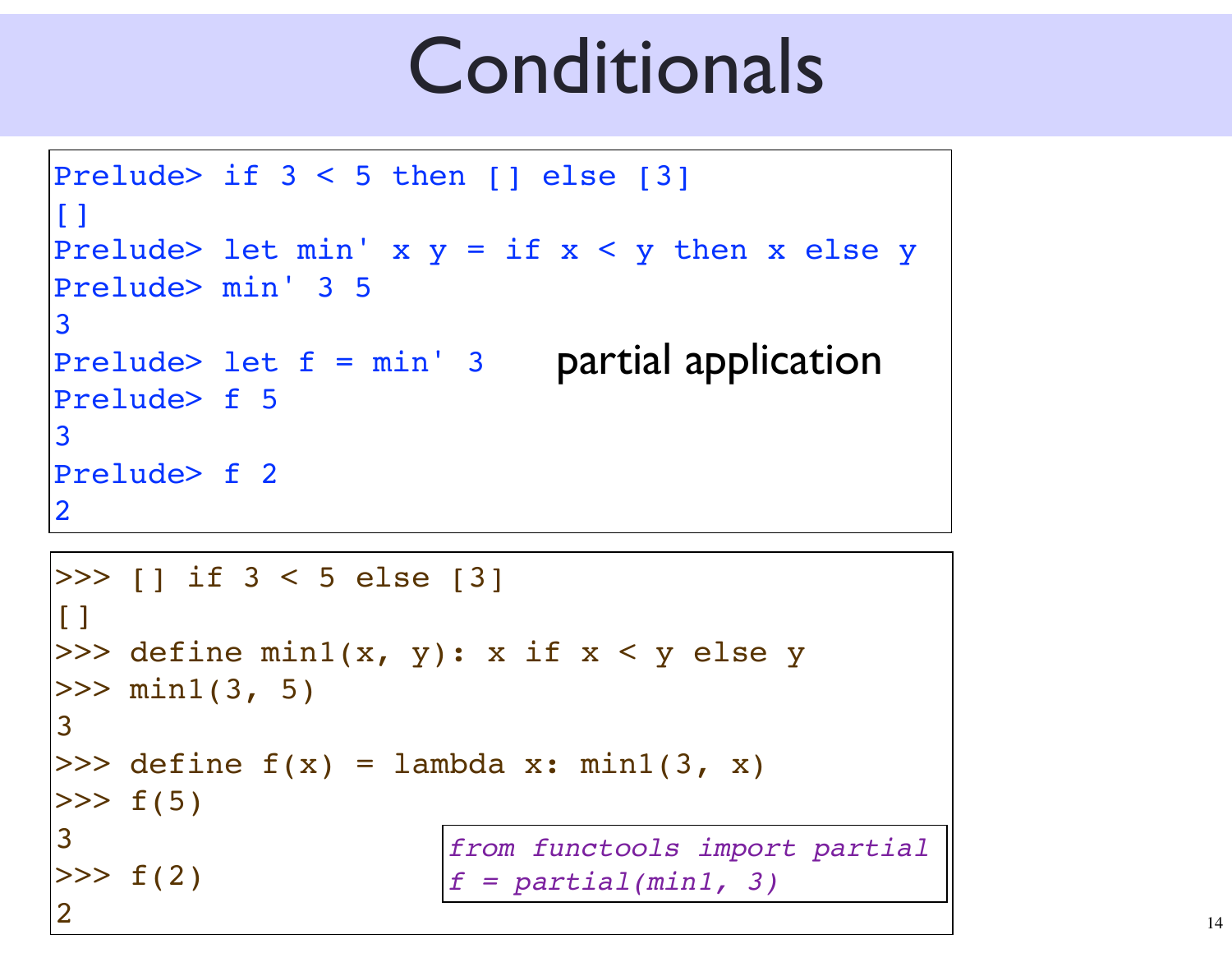## List Comprehensions

```
Prelude> [x*2 | x <- [1..10]]
[2,4,6,8,10,12,14,16,18,20]
Prelude> let f(x) = x*2Prelude> [f x | x <- [1..10]]
[2,4,6,8,10,12,14,16,18,20]
Prelude> map f [1..10]
[2,4,6,8,10,12,14,16,18,20]
Prelude> [x*y \ x \leftarrow [2,5,10], y \leftarrow [8,10,11], x*y > 50][55,80,100,110]
Prelude> let a = [2..20]Prelude> [x \mid x \leq -a, \text{ null } [y \mid y \leq -a, y \leq x, x \mod y == 0]][2,3,5,7,11,13,17,19]
Prelude> let nouns = ["hobo", "frog", "pope"]
Prelude> let adjs = ["lazy", "grouchy"]
Prelude> [adj ++ " " ++ noun | adj <- adjs, noun <- nouns]
["lazy hobo","lazy frog","lazy pope","grouchy hobo","grouchy 
frog","grouchy pope"]
```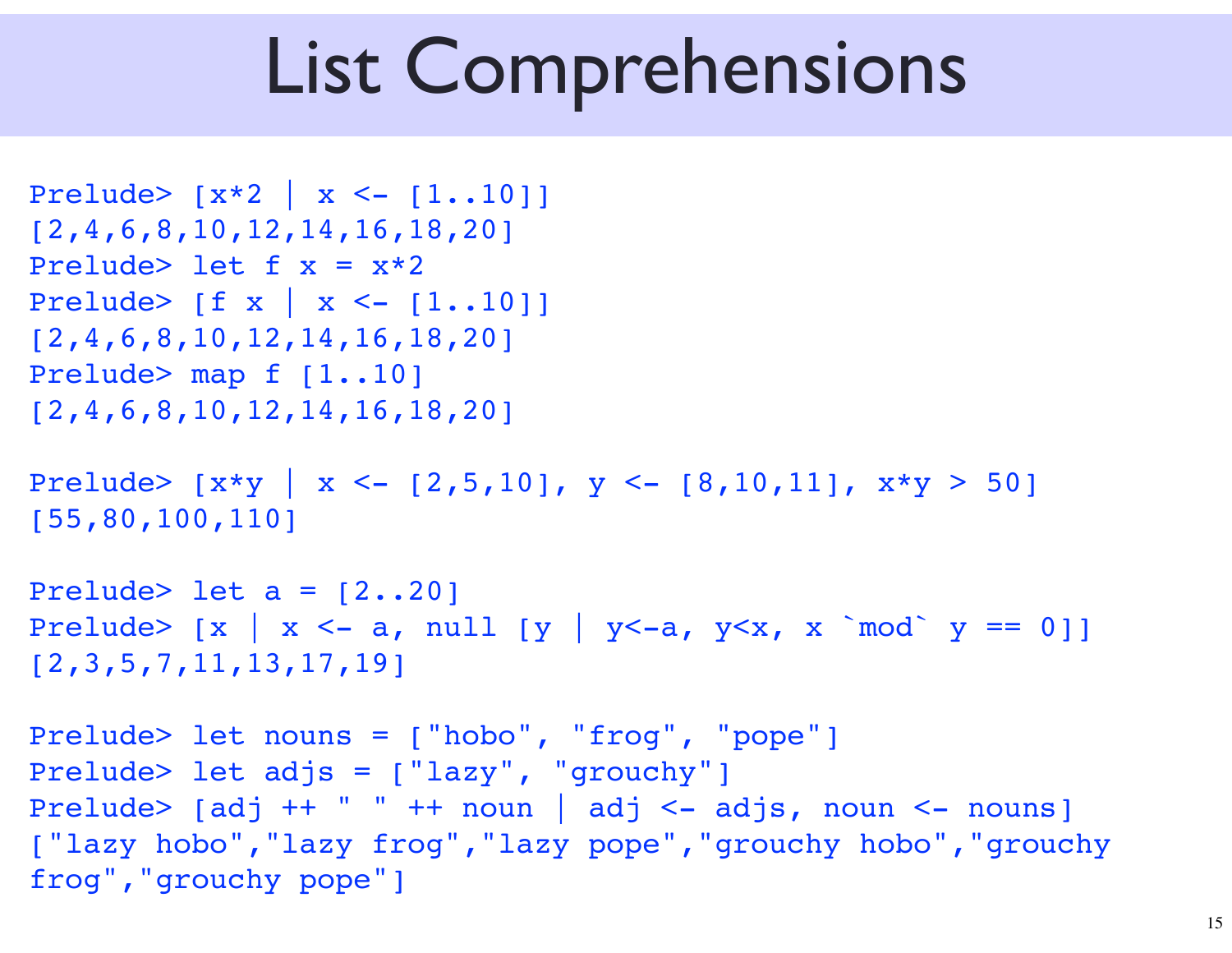#### Recursive Functions: fact and fib

- recursion is the essence of functional programming
	- also essence of whole computer science, and the human species

```
Prelude> let fact n = if n == 0 then 1 else n * fact (n-1)Prelude> fact 5
120
Prelude> let fib n = if n < 3 then 1 else fib (n-1) + fib (n-2)Prelude> fib 10
55
Prelude> let s a = if null a then 0 else head a + s (tail a)Prelude> s [1,2,3]6
Prelude> sum [1,2,3]
6
Prelude> let rev a = if null a then [] else rev (tail a) ++ [head a]
Prelude> rev [1,2,3]
[3,2,1]
Prelude> reverse [1,2,3]
[3,2,1]
```
def rev(a): return [] if  $a == [$ ] else rev(a[1:])+[a[0]]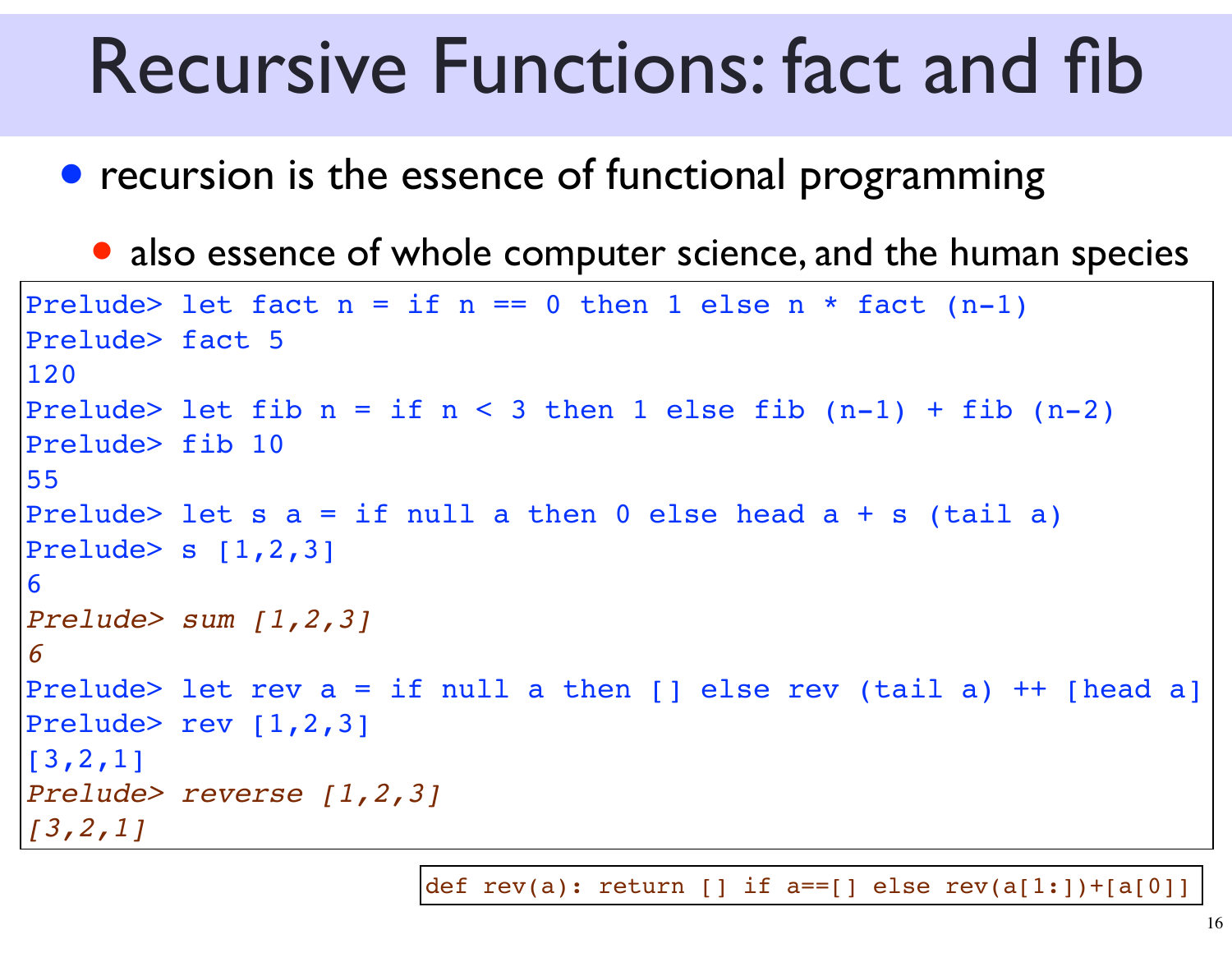#### Quicksort (and load)

```
Prelude> let qsort a = if null a then \lceil \cdot \rceil else qsort \lceil x \rceil x<-a, x<head a] ++ [head a]
++ qsort \lceil x \rceil x <- tail a, x >= (head a)]
Prelude> qsort [2,1,3]
[1,2,3]
```

```
[<lhuang@Mac OS X:~/teaching/PL>] cat qsort.hs
qsort a =
     if null a then []
    else qsort [x \mid x \leq -a, x \leq head a]
              ++ [head a]
             ++ qsort \lceil x \rceil x <- tail a, x >= (head a)]
[<lhuang@Mac OS X:~/teaching/PL>] ghci
Prelude> :l qsort.hs
[1 of 1] Compiling Main ( qsort.hs, interpreted )
Ok, modules loaded: Main.
*Main> qsort [1,2,-1]
[-1,1,2]
```

```
def qsort(a):
   if a == 1:
      ! ! return []
   else:
      pivot = a[0]left = [x for x in a if x < piright = [x for x in a[1:] if x >= pivot]! ! return qsort(left) + [pivot] + qsort(right)
                         {x \mid x \in a, x < pivot}
```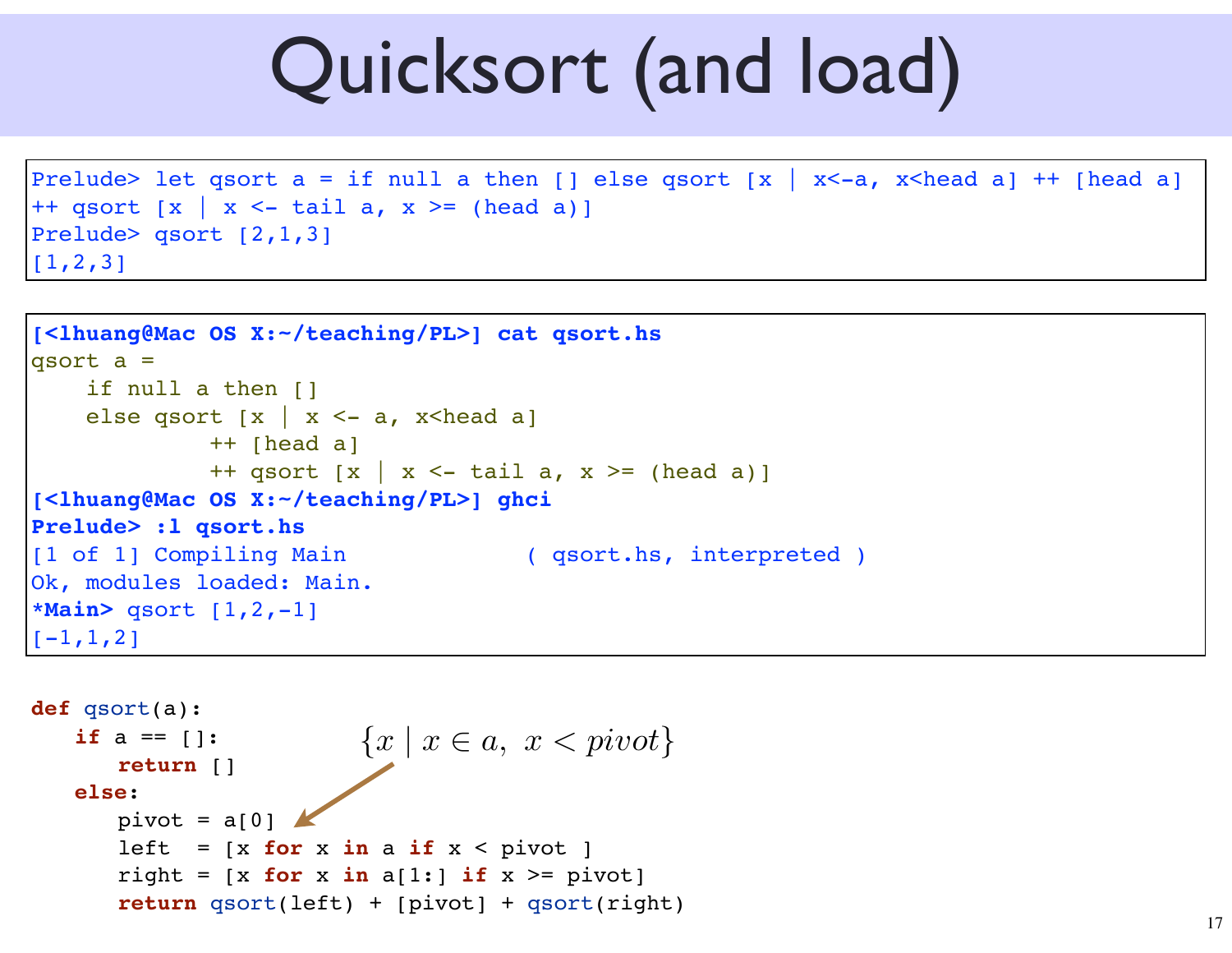## Pattern Matching

```
fact 0 = 1fact n = n * fact (n-1)fact n = if n == 0 then 1 else n * fact (n-1)fib 1 = 1fib 2 = 1fib n = fib (n-1) + fib (n-2)fib n = if n < 3 then 1 else fib (n-1) + fib (n-2)rev | = |rev (x:xs) = (rev xs) + [x]rev a = if null a then [] else rev (tail a) ++ [head a]
```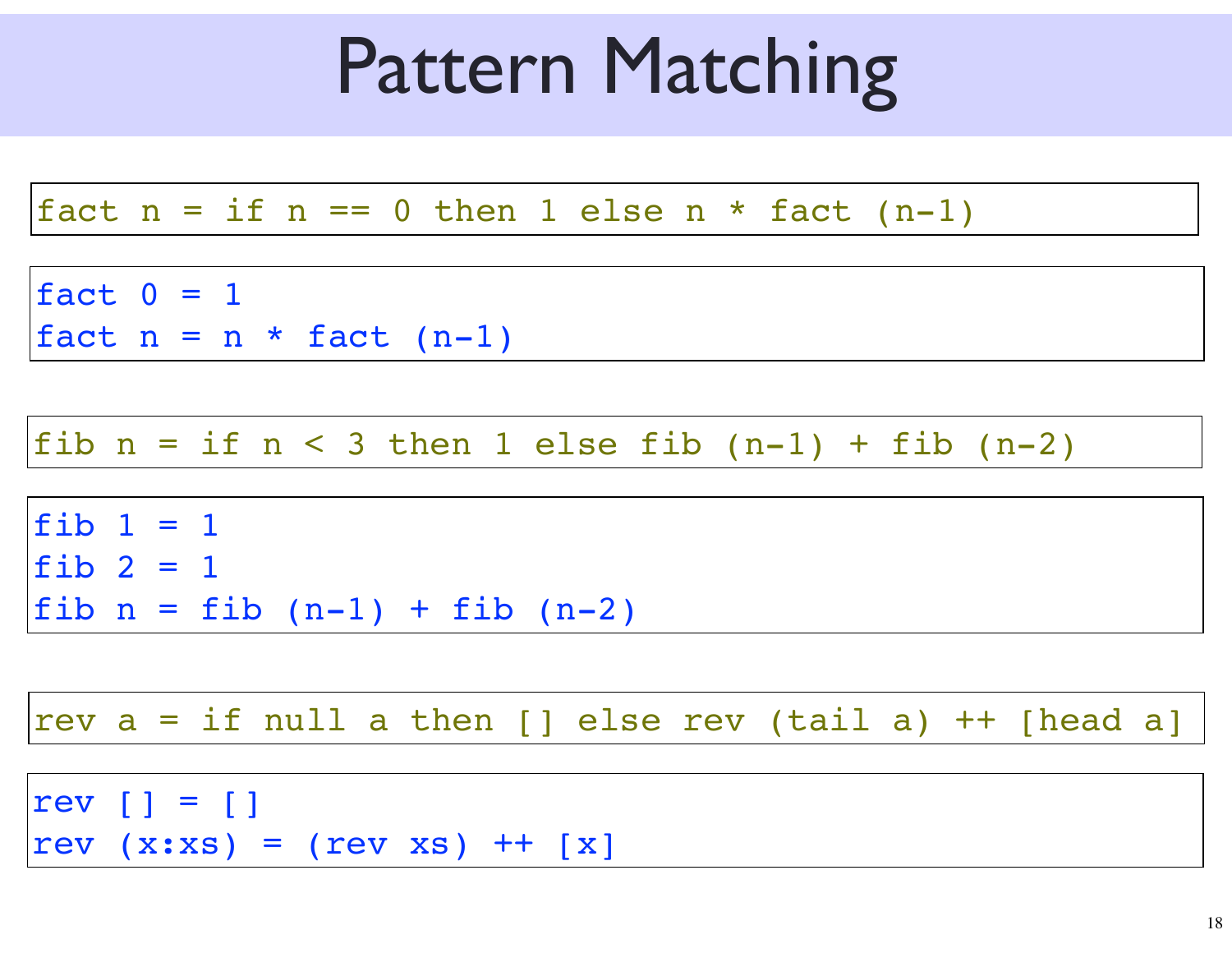#### Quicksort Revisited